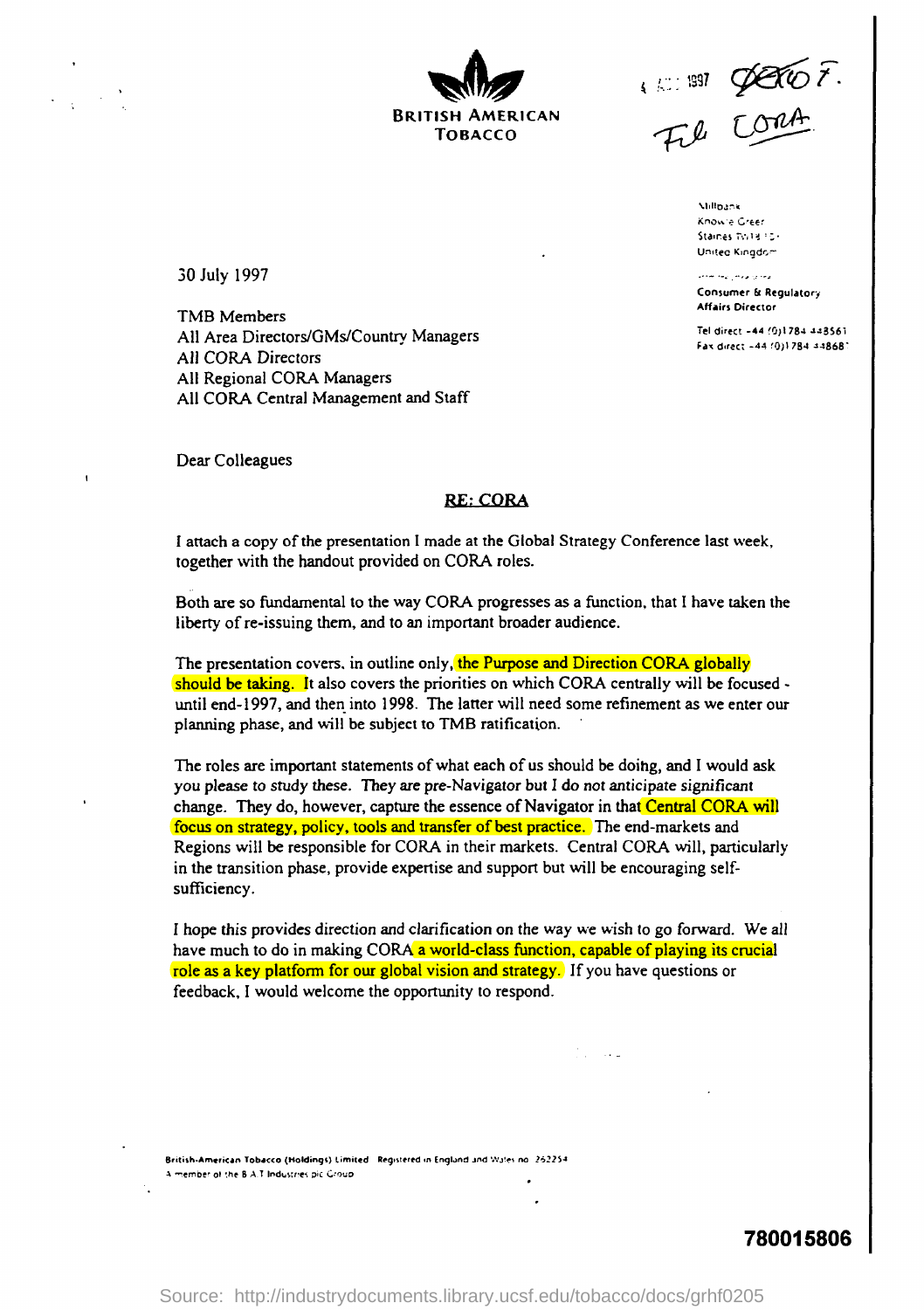Two further points. If you are unclear as to the Global and Regional CORA strategies, they are stated in the Company Guidelines issued recently. Secondly, could I commend you to the CORA Progress Report which comes out bi-monthly, and reports on our significant wins (we have many), and examples of best practice around the Group. Happy reading!

PAUL ADAMS

 $\mathbf{r}$ 

 $\zeta$ 

c.c. Mr. M. Prideaux

# 780015807

Source: http://industrydocuments.library.ucsf.edu/tobacco/docs/grhf0205

 $\sim$  .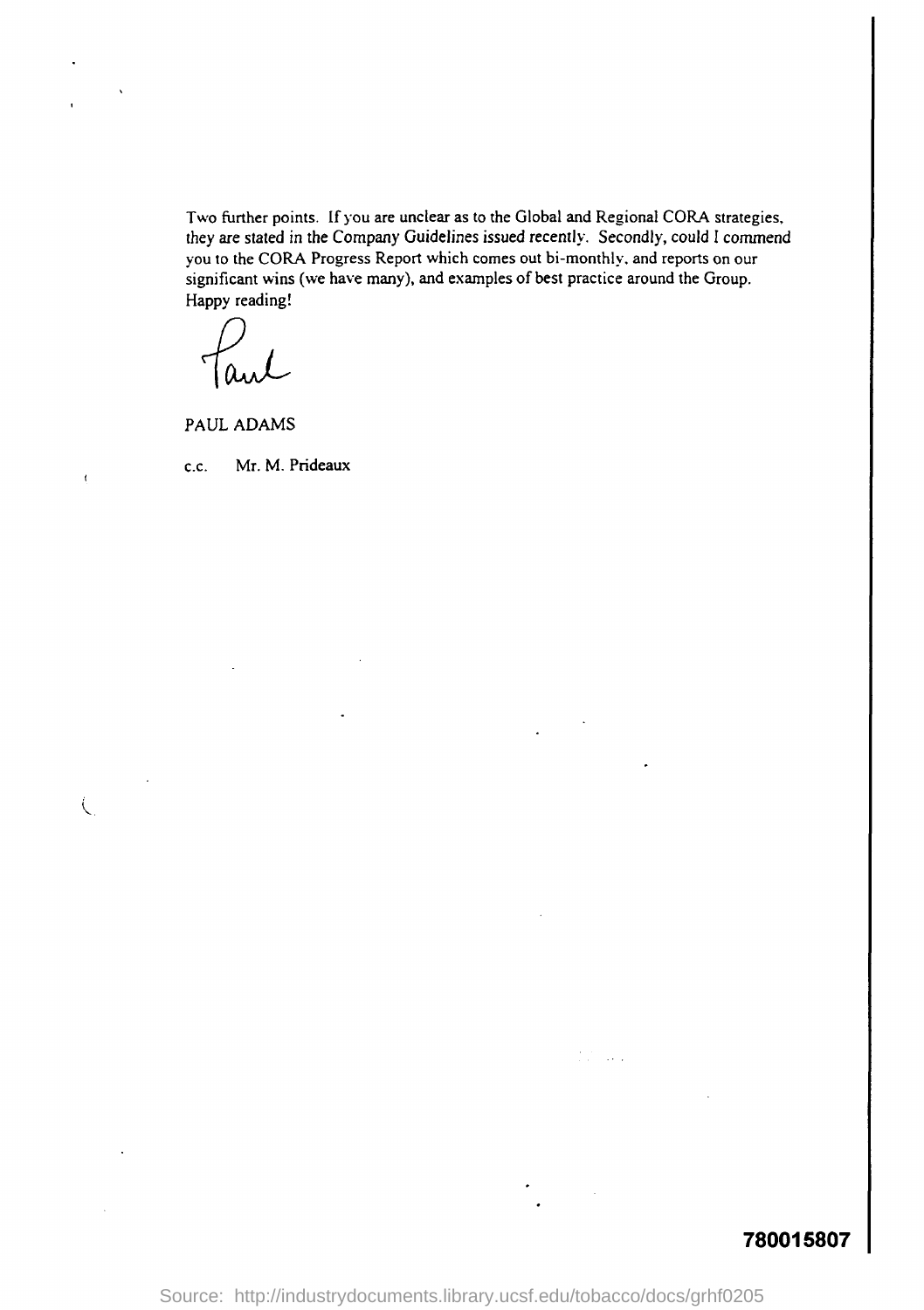# Cora

 $\mathbb{Z}_2^{\mathbb{Z}_2}$  $\frac{1}{2}$ 

# Agenda

- 1. Purpose
- 2. Direction
- 3. Roles
- 4. Priorities

Source: http://industrydocuments.library.ucsf.edu/tobacco/docs/grhf0205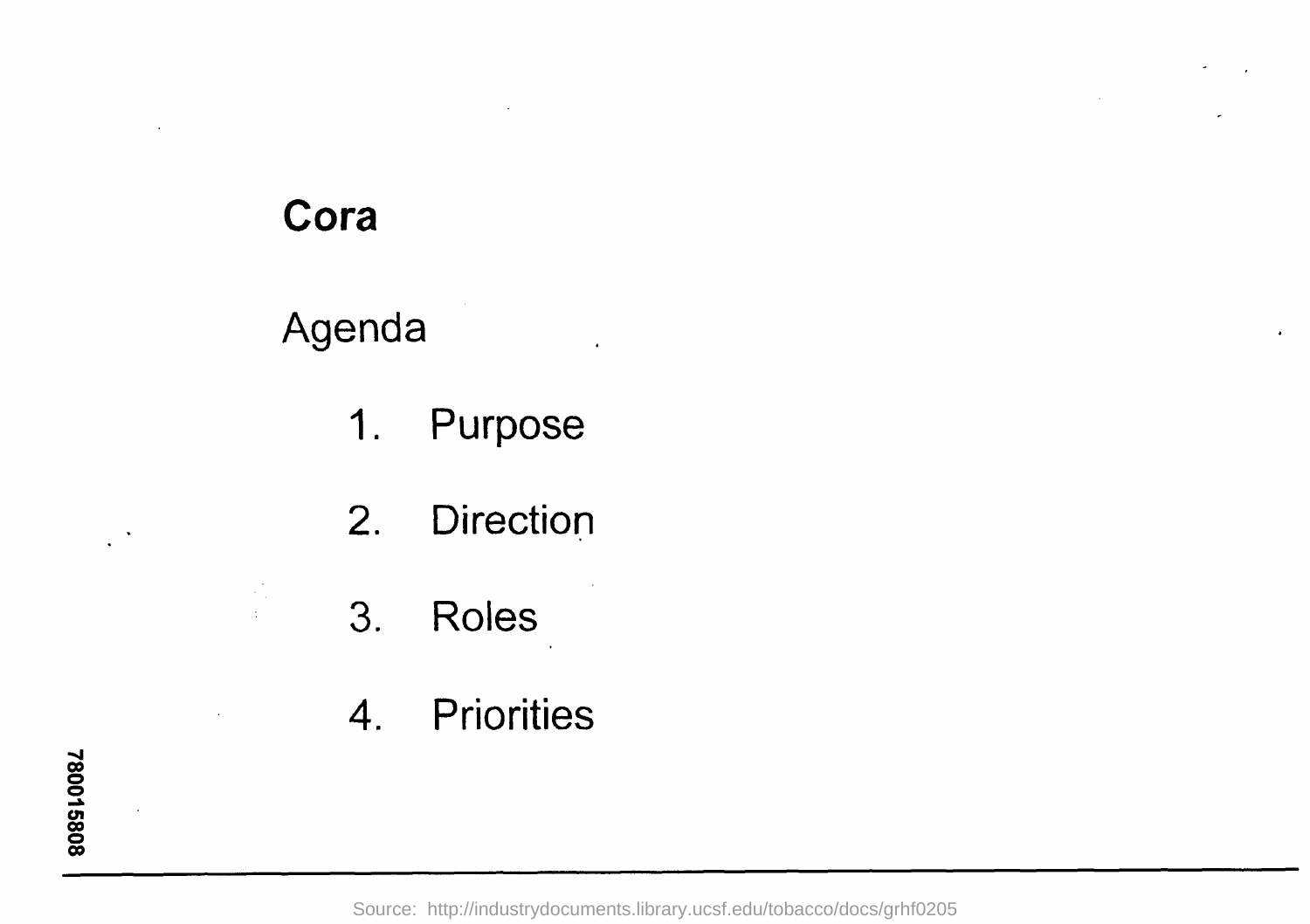# Cora Purpose

To protect and strengthen the business performance of British American Tobacco

1. P&L (volume, share, profits)

- Consumers' freedom to smoke
- Ability to market our brands to adults
- Avoid excessive/unwarranted excise/duties

Source: http://industrydocuments.library.ucsf.edu/tobacco/docs/grhf0205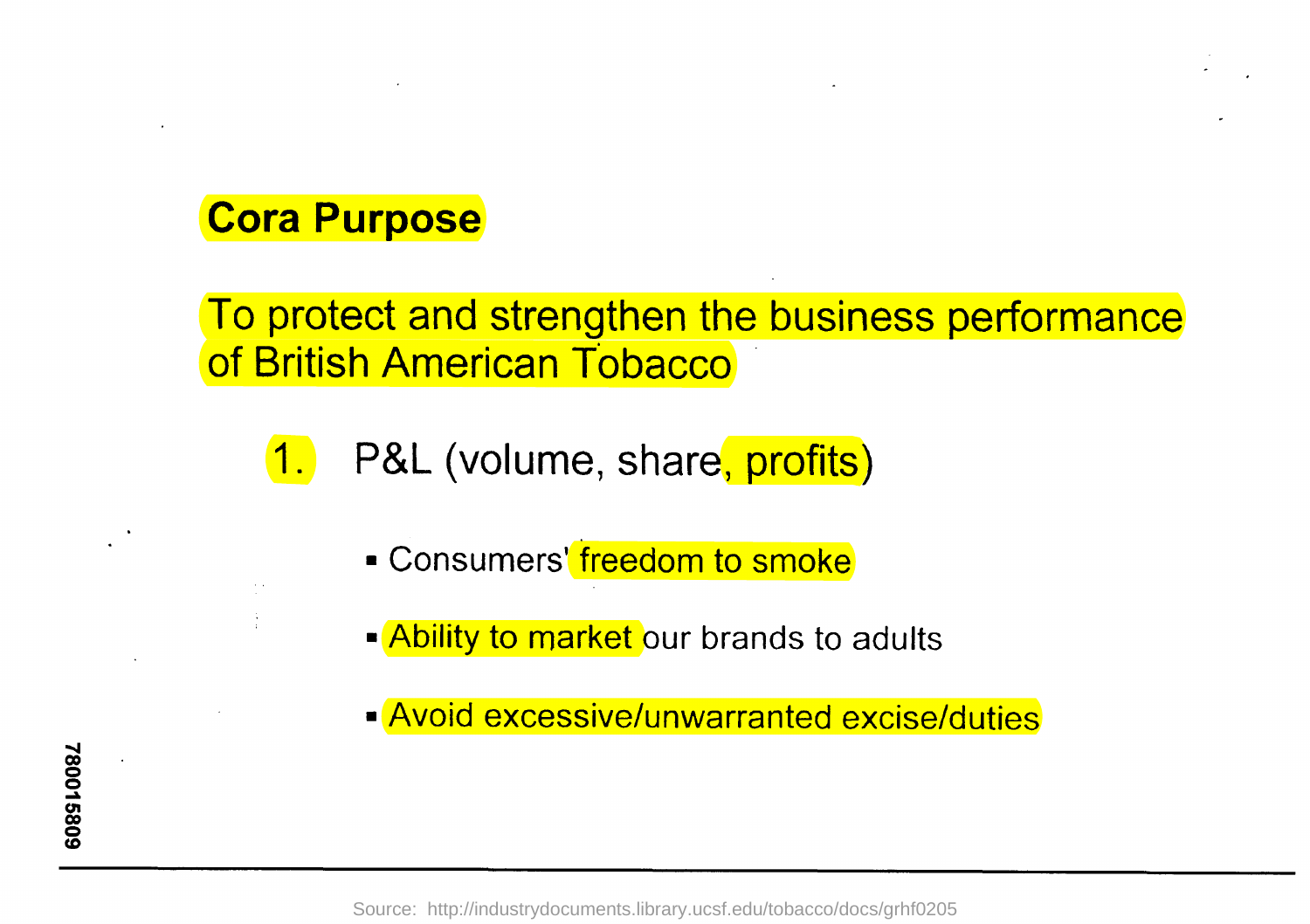# **Cora Purpose**

To protect and strengthen the business performance of British American Tobacco

- 2. Assets (people, brands, acquisitions)
	- Enhance our internal and external reputation as an industry, as a Company and as an employer
	- Responsible Company in an industry under attack
	- Leading global packaged goods manufacturer and marketer
	- Authoritative voice of tobacco manufacturers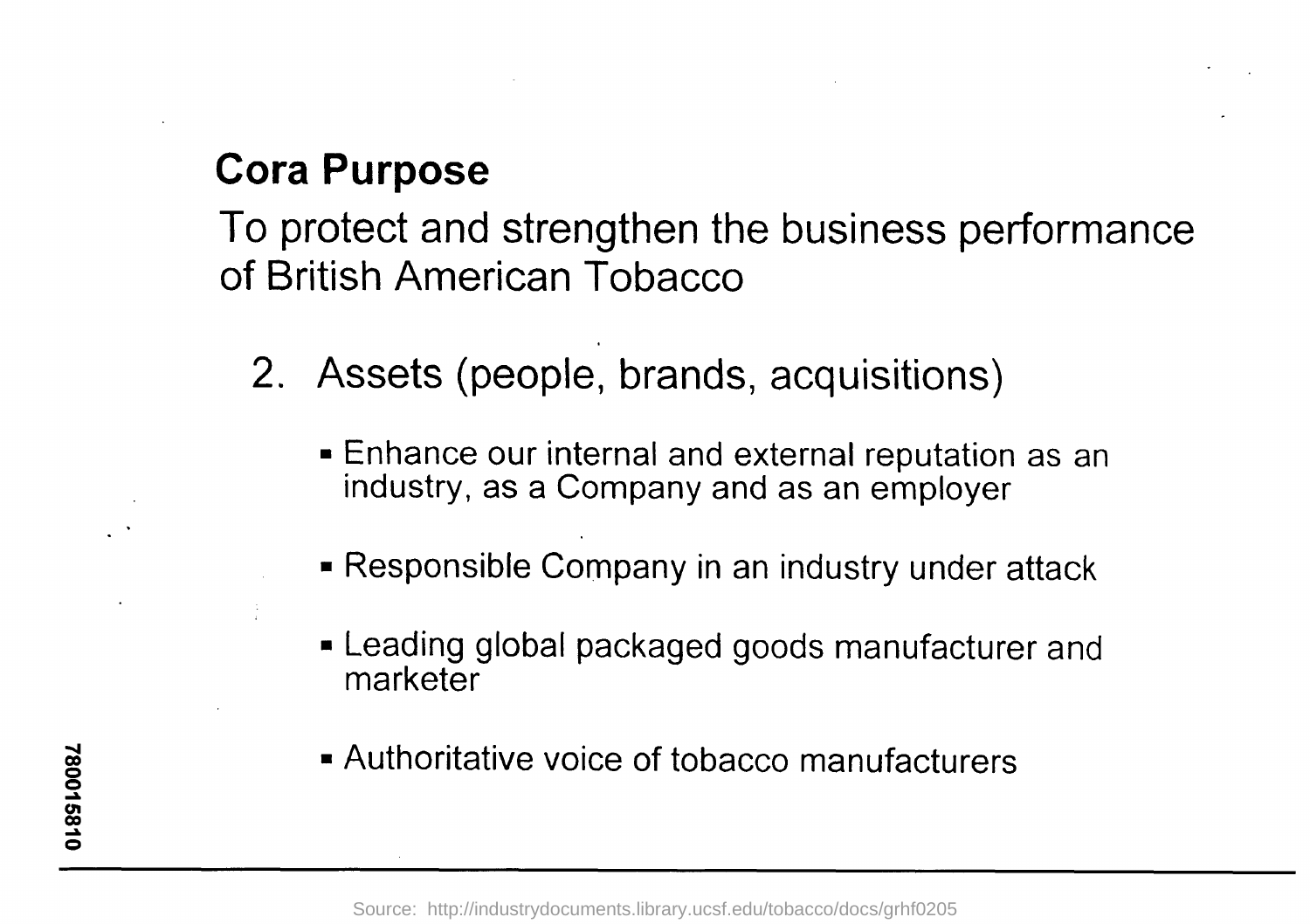# **Cora Direction**

As a function, CORA should be:

- Strategic
	- An essential part of the strategic business debate and decisions
- Owned by the line
	- Function is there to provide strategic input, expertise and resources
- Well interfaced with other functions in organisation
	- Especially Marketing and Legal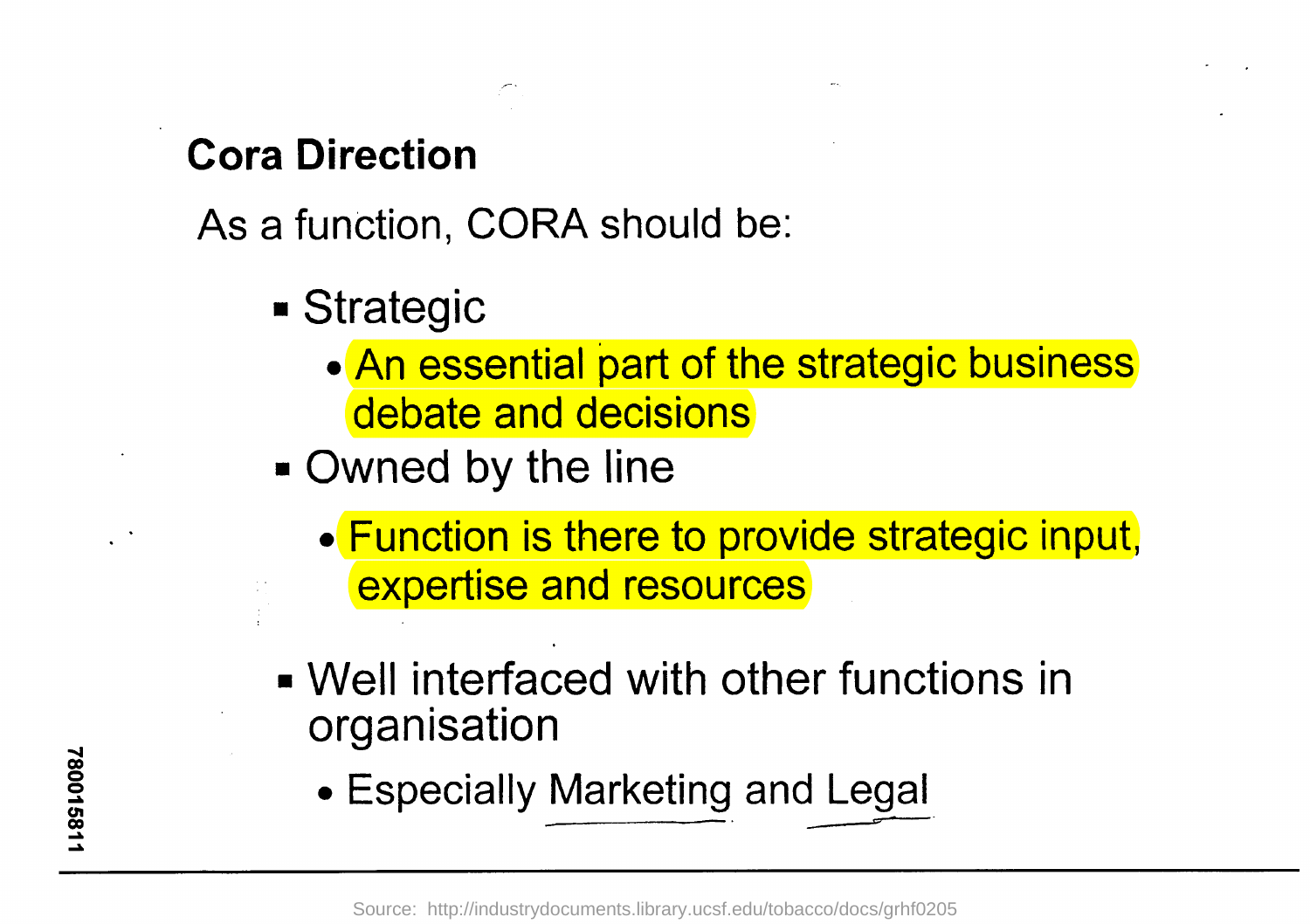# Cora Direction

As a function, CORA should be:

- Staffed with high quality, well rounded business people
	- Not just "communicators"
	- An important development function
- Causing higher corporate profile
	- "Stand up and be counted"
- A lead business function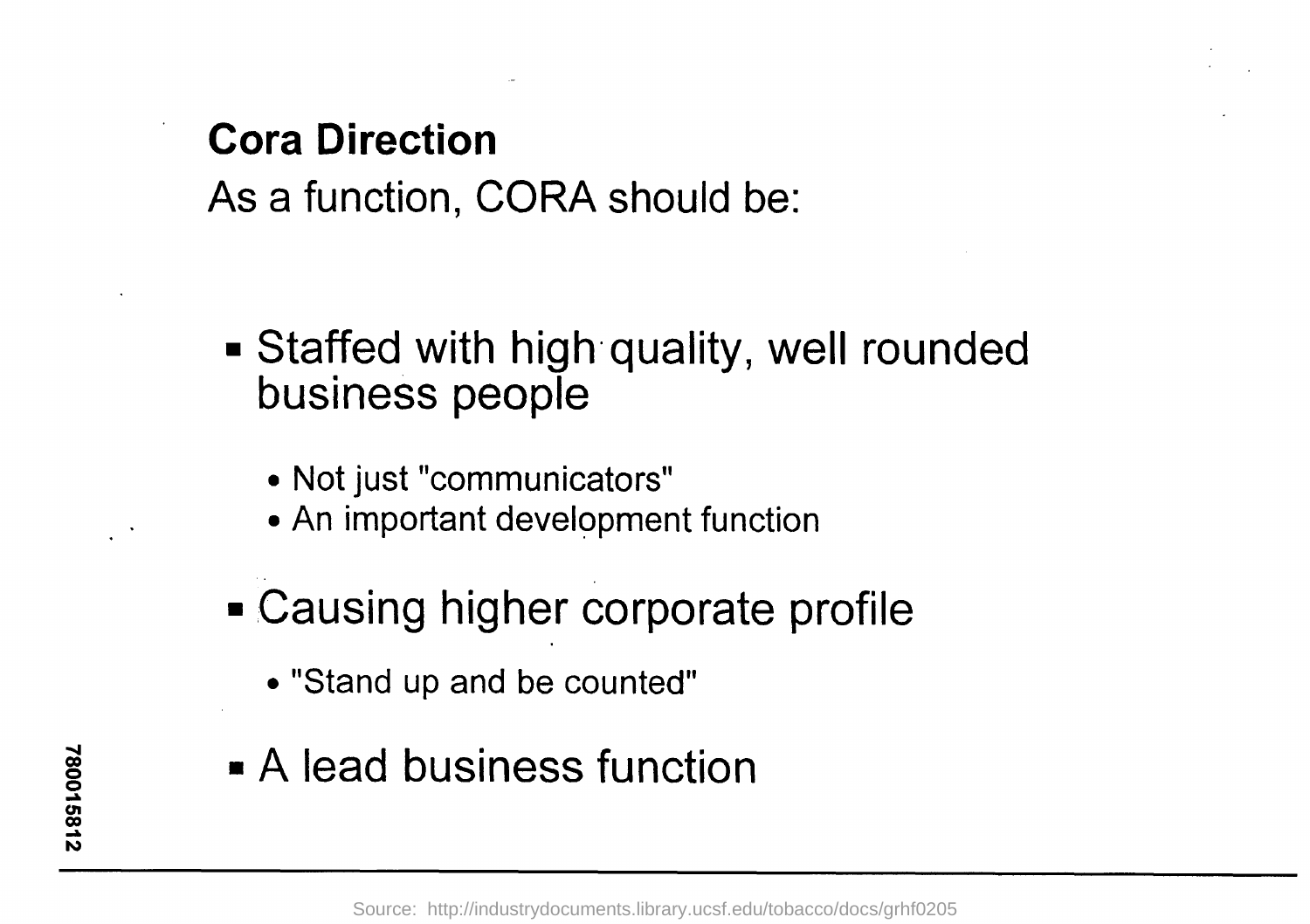# CORA Centre Priorities June 1997 - December 1997

- 1. Position papers<br>2. Countering US-
- **Countering US-style regulation**
- 3. Beijing Smoking and Health Conference
- 4. IARC response
- 5. UK/EU advertising ban
- 6. Excise best practice tool kit<br>7. Corporate brand-marketing
- 7 . Corporate brand-marketing manual/materials
- 8. CORA strategic planning/guidelines
- 9. CORA staff planning and people development
- 10. Successful excise project in one key market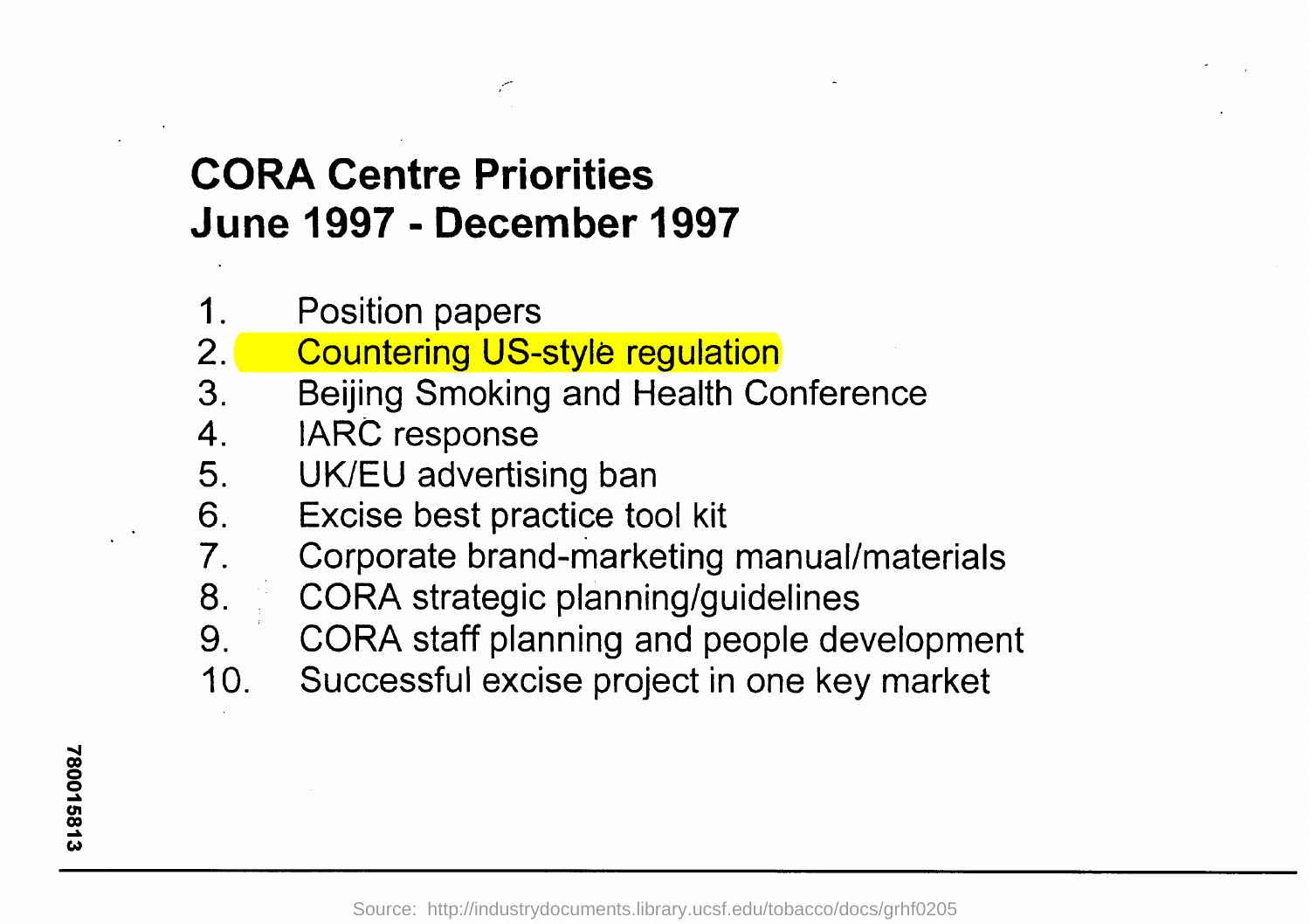# CORA Centre Priorities June 1997 -December 1997 (Cont.)

- 11. Corporate marketing policies
- 12. Tar and nicotine yields (FTC)
- 13. Regulatory best practice development (incl. Risk assessment)
- 14. Smoking ban/accommodation tool kit
- 15. Youth issues tool kit
- 16. Retailer education/mobilisation tool kit
- 17. Litigation support communication planning package
- 18. Resocialisation of smoking
- 19. Successful excise project in two further key markets
- 20. Economic impact template
- 21. CORA tool kit (key materials references)
- 22. CORA skills training courses
- 23. Regional Scientist development
- 24. HORECA tool kit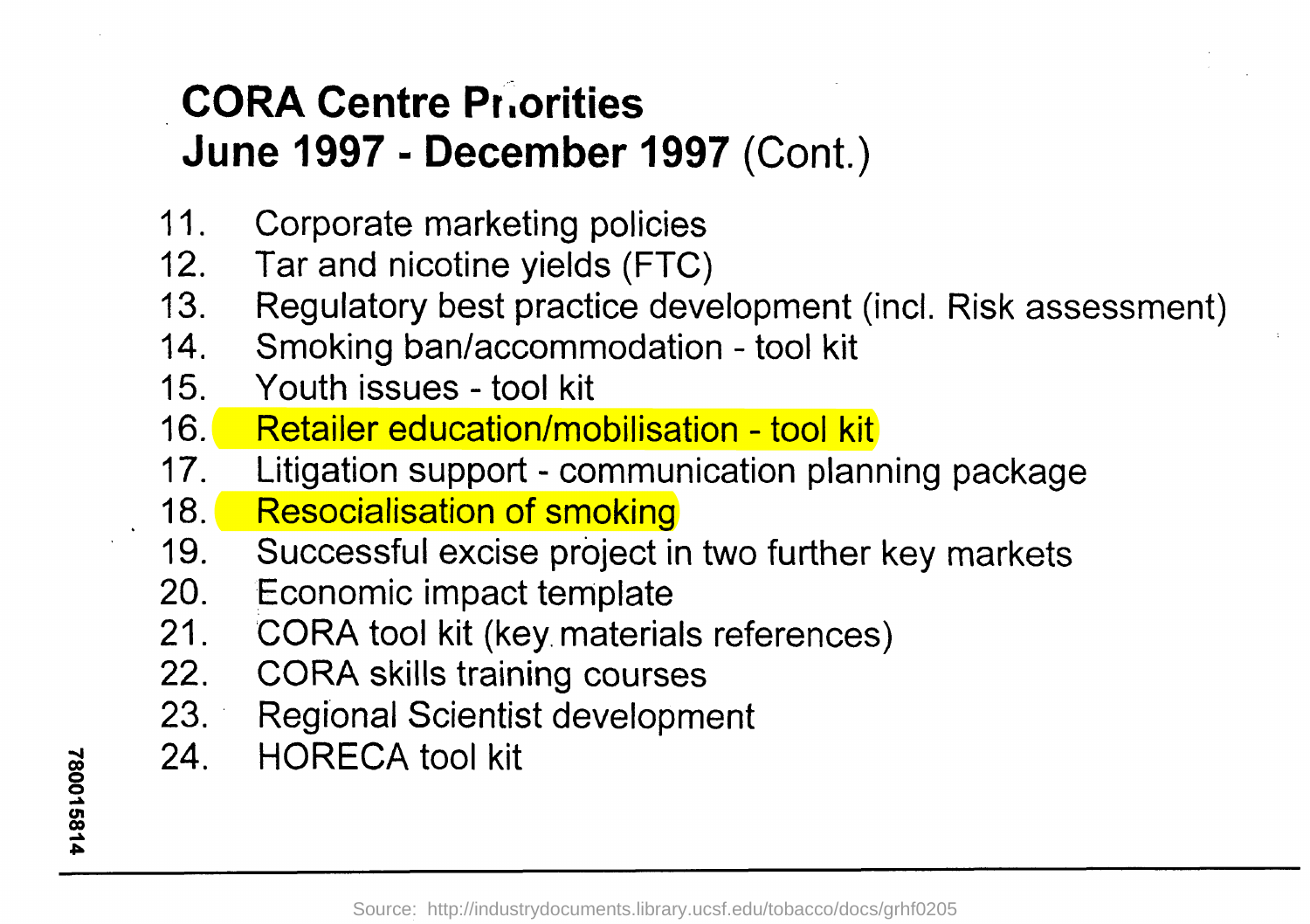# CORA ROLES IMB

# Overall role characterisation

- The Board:
	- 'owns' the Company's external profile (policy & identity)
	- agrees and then drives critical CORA initiatives

# Profile

- Signs off all major policies/positions
- $\bullet$  Has ultimate control over the corporate brand
- 'Owns' the key CORA priorities
- Decides central CORA plan & budget
- Decides major CORA HR issues (via Board CDM)

# Key Changes

- Increased level of involvement in setting & delivering priority initiatives
- Control of the 'new" corporate brand

# 'KRAs'

- Clear CORA positions/policies signed off and implemented consistently across all functions
- Clear content, and rules governing the use, of the corporate brand
- Manageable set of priority initiatives
- Delivery on those initiatives (versus plan & absolute results)

i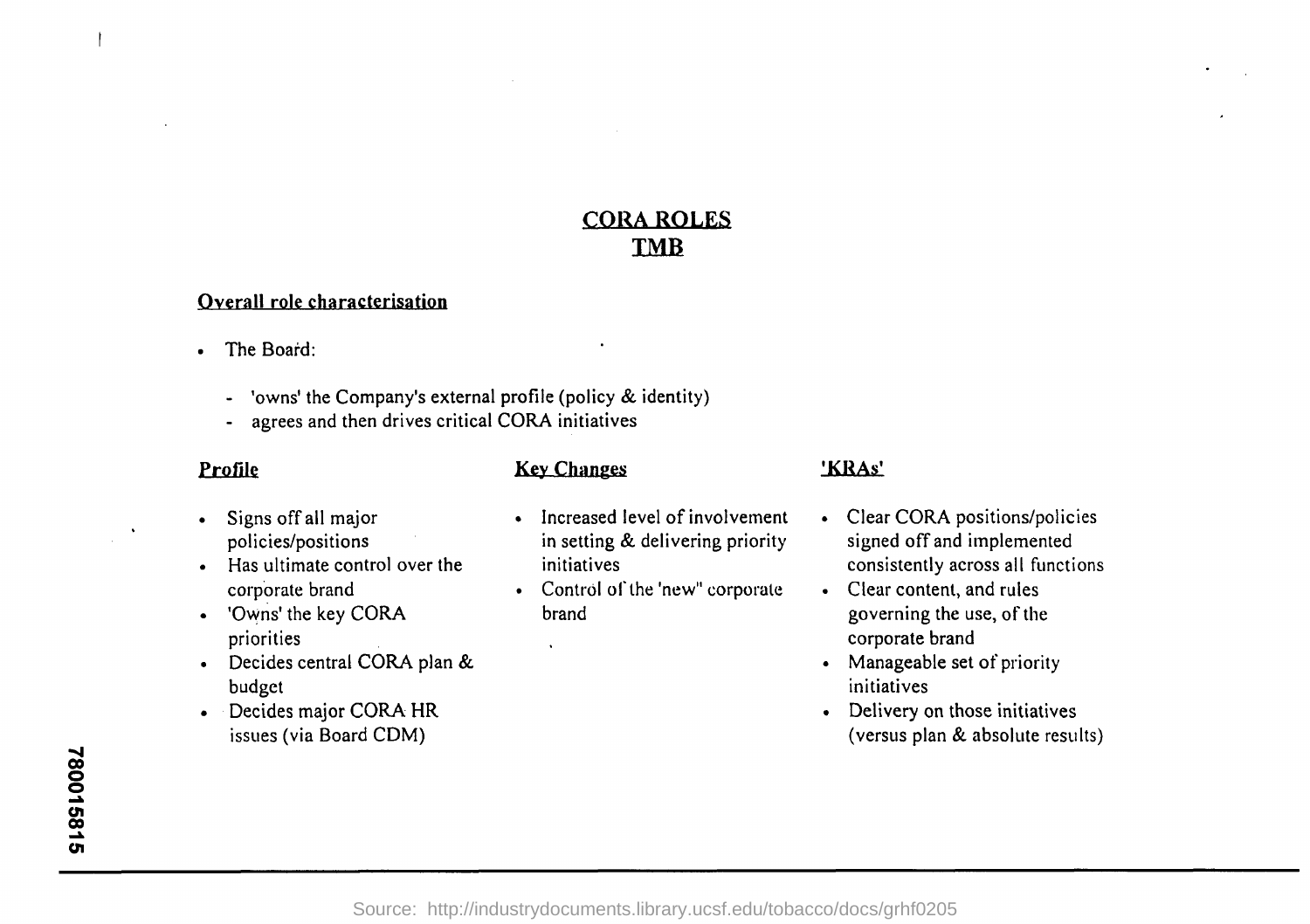# CORA ROLES CORA DIRECTOR

### Overall role characterisation

- The CORA Director:
	- acts as 'initiator' and 'guardian' of overall policy, key initiatives and use of corporate brand
	- drives central resource allocation
	- manages-up the quality of service provided by CORA throughout the organisation

## Profile Key Changes Key Changes 'KRAs'

- Actively identifies, proposes and monitors priority initiatives
- As CORA 'guardian', agrees new policies & regulatory proposals, drives implementation of corporate brand
- Drives central resource allocation (incl. recommending centre plan  $&$ budget)
- Drives quality of planning
- Determines content & form of transferable best practice
- As head of functional CDM, agrees key HR issues
- Increased communication with line in setting priorities
- More active role in monitoring substance of policy, regulatory proposals, uses of corporate brand, content of best practice
- More focused resource deployment at the centre
- More challenge of planning at regional level
- Trusted by Board members as a reliable judge of key initiatives & policies required
- No CORA activities taking place which run against policy or Company's overall best interests
- A comprehensive central CORA plan, including clear and manageable workplans for central staff
- Improved service levels from centre to end markets
- Improved planning at end market & regional levels

780015816

i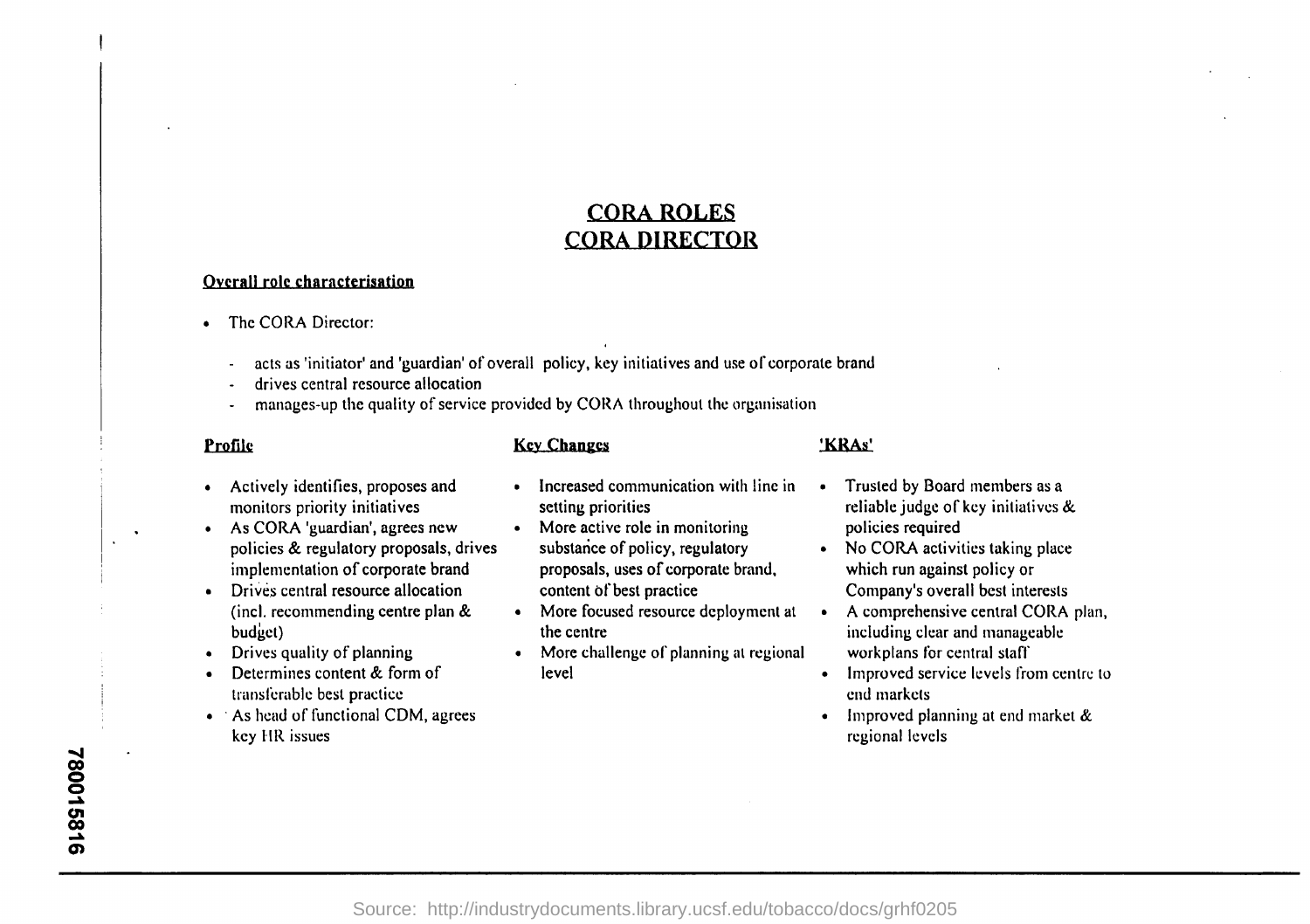# CORA ROLES CENTRAL CORA

### Overall role characterisation

- The central CORA team:
	- develops 'ammunition' for the end markets (mainly policy & supporting arguments/tools)
	- acts as a source of expertise, supporting end markets
	- responds rapidly to breaking issues which spill over national boundaries
	- actively manages global/international audiences

## Profile Key Changes 'KRAs'

- Supports the CORA Director in all areas of his role
- Drives the development of policy, supporting materials and tools for use by the front line
- Identifies and develops rapid response to breaking issues requiring internationally consistent response
- Actively manages global/international audiences
- Ensures corporate brand is marketed consistently across functions
- Develops content of international training
- Move away from operational to providing the ammunition and backing it up with 'expert advice'
- Committed support to key initiatives as part of a multidisplinary team
- Developing & realising responses to breaking issues in hours, rather than days/weeks

- Increased ability in end markets to act without central support
- Key policies, support materials & tools of the highest quality & constantly up to date
- Excellent service ratings from end markets
- Best practice identification of and response to breaking international issues
- Managed international media profile/contacts, leading to a shift in tone & content
- Excellent CORA training worldwide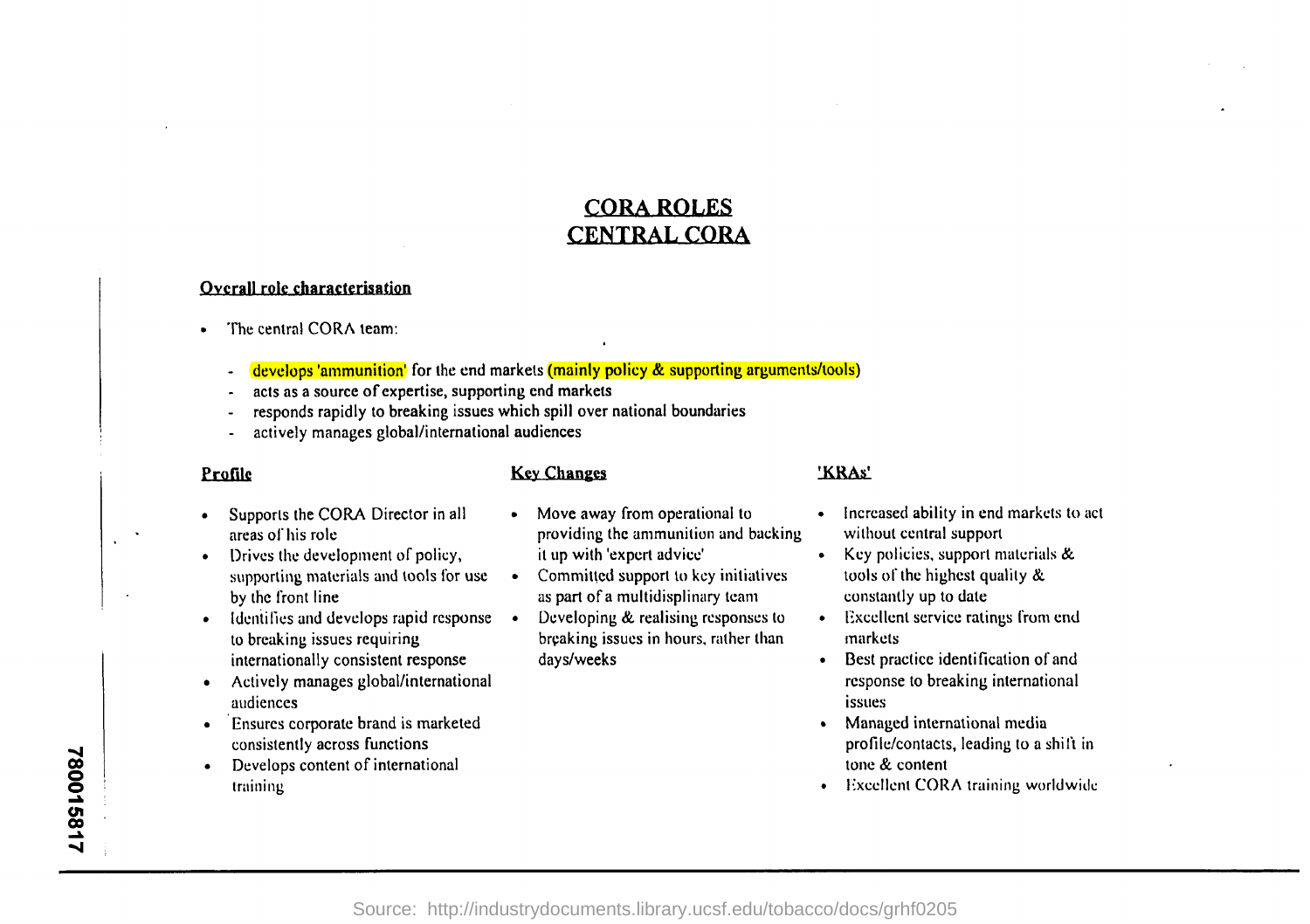# CORA ROLES REGIONAL DIRECTOR

### Overall role characterisation

- The Regional Director:
	- is the driver of CORA in the region
	- decides regional CORA priorities
	- controls end market regulatory activity & marketing of the corporate brand
	- ensures regional audiences (e.g. trade blocks) are well managed
	- decides whether senior end market CORA appointments are appropriate (with input from Regional CORA )

## Profile

 $\cdot$ 

- Decides regional CORA plan & budget
- Helps identify priority initiatives
- Decides content of major regulatory proposals
- Decides how corporate brand will be used at end market level
- Decides how to manage regional audiences
- Decides senior end market CORA hiring

## **Key Changes**

- Actively involved in identifying and driving key initiatives within the region
- Active involvement in CORA hiring to help manage-up quality of function

## 'KRAs'

- Successful identification and handling of key CORA initiatives within the region
- No CORA activities taking place which run against policy or Company's overall best interests
- Increasing standards of competence in senior end market CORA

I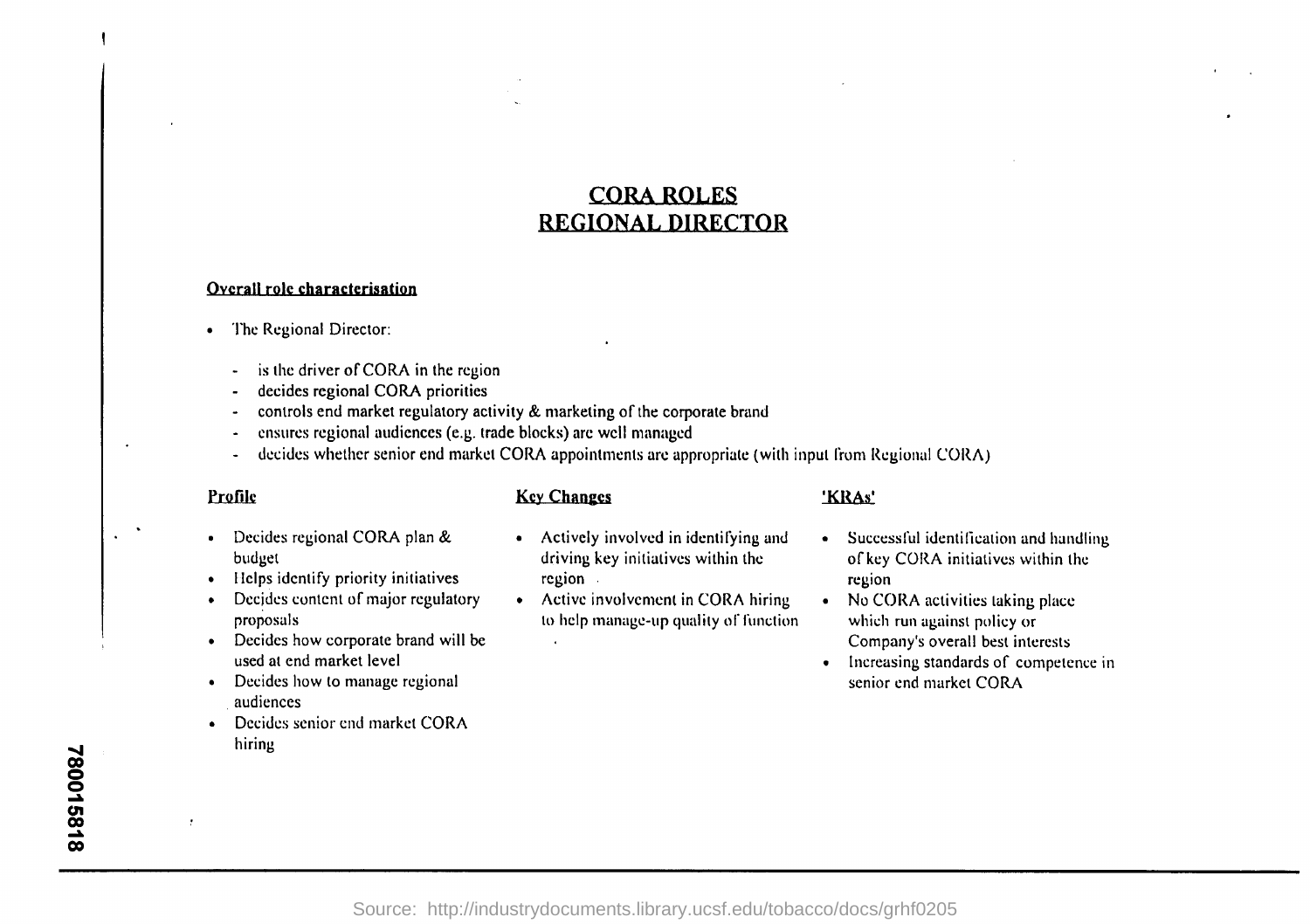# CORA ROLES REGIONAL CORA MANAGER

### Overall role characterisation

- The Regional CORA Manager:
	- supports the Regional Director in all aspects of his/her CORA role
	- has, primarily, an input role, informing the centre of end market needs and challenging end market thinking
	- inputs into each end market CORA plan and the policy content of any major local campaigns
	- ensures that best practice in end markets is captured and disseminated
	- actively manages regional audiences
	- shapes, by training  $\&$  influence over GMs and Regional Directors, the development of people in the function

### Profile

### Key Changes **'KRAs'**

- Recommends regional plan/budget, inputs into end market plans/budgets, captures needs of end markets to inform centre
- Inputs into policy development and regulatory management
- Manages regional audiences
- Captures and promotes best practice within markets
- Actively influences hiring, evaluation & promotion of CORA staff in end markets
- Move away from 'solving end market  $\cdot$ problems' for them towards:
	- getting better plans in place, and
- encouraging self-reliance, supported by central 'ammunition' and
- best practice from other end markets
- More active feedback to centre of needs of end markets
- More active involvement to ensure  $HR \rightarrow$ issues within CORA are addressed
- Improvement in quality of end-market planning
- Move towards capable, confident end market CORA resources
- $\bullet$ Clear input to centre of important needs emerging at end market level
- Improved profile within regional audiences
- Improved perception within regional audiences

I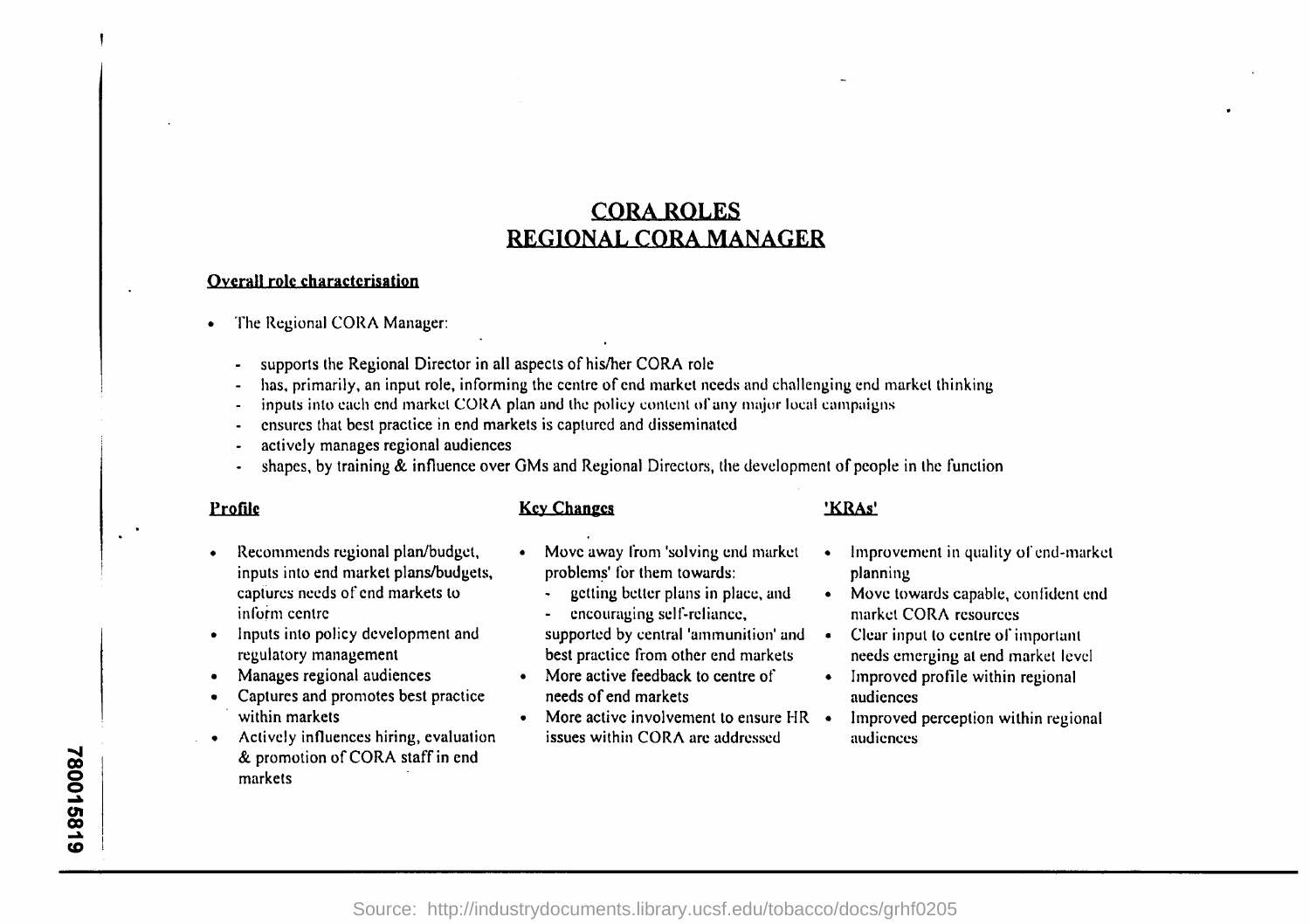# CORA ROLES GENERAL MANAGER

## Overall role characterisation

- The end market General Manager should:
	- take primary responsibility for the delivery of CORA results in the end market

- Profile Key Changes 'KRAs'
- Makes all major end market CORA decisions
	- end market plan/budget
	- how local audiences should be managed
	- how the corporate brand should be marketed
	- the approach to and content of internal end market communications
	- end market CORA HR issues (subject to regional/functional CDMs)
- The GM is as responsible for profit impact of failings in CORA as in any other functional area

- Move away from an attitude of 'CORA should be doing this' towards'l should be making sure this gets done'
- Put CORA up there with Marketing in terms of importance to the bottom line of the end market

- Improvement in quality of endmarket planning
- Successful identification, prioritisation and clear ownership of local initiatives
- Successful delivery against CORA Plan
- Improvement in quality of end market CORA performance assessment.